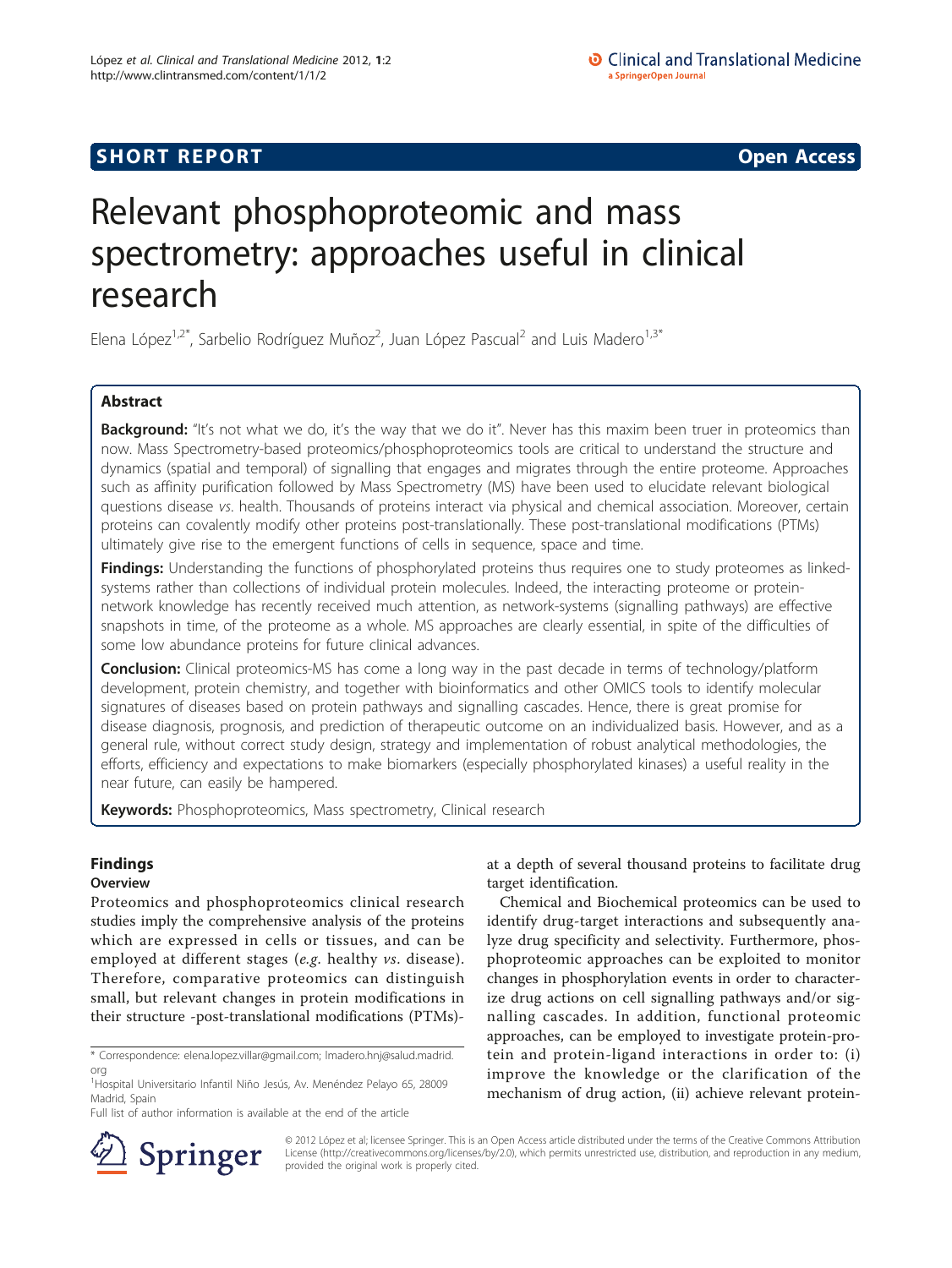identifications of disease-related sub-networks and (iii) reach the important step of innovation of novel drug targets.

Furthermore, proteins are currently the major drug targets, and therefore play a critical role in the process of modern drug design. This typically involves: (1) the construction of drug compounds based on the structure of a specific drug target, (2) validation for therapeutic efficacy of the drug compounds, (3) evaluation of drug toxicity, and finally, (4) clinical trial.

Finally, tissue imaging MS is being extended as a current promising technique for reproductive research. Advances in MS imaging will inevitably attract biologists and clinicians as the advantages and power of this technology become more widely known. We will detail, in a simple manner, relevant clues of current proteomic, phosphoproteomic and MS strategies and techniques useful for clinical advances [[1](#page-6-0)].

#### Phosphoproteomics relevance in signalling transduction pathways

It is well known that phosphoproteomics and MS-based recent advancements have made these approaches the ideal way by which to study signal transduction although it implies high speciality and tedious research studies. In addition, individual protein phosphorylation events often have important roles and clues in broad signalling networks within a cell. Unfortunately, while phosphorylation of kinases frequently, mainly regulates their own activity, they are commonly under-represented in phosphoproteomic studies, partly due to their low expression within the cell. Nevertheless, a viable solution to this drawback has been successfully proven via kinase affinity purification techniques. Thus, important improvements are helping to achieve relevant data of phosphorylated kinases - those proteins being the "key" of signalling pathways and network- connectivity among different signalling cascades.

Phosphatases are playing equally important roles in regulating signalling pathways through the removal of phosphoryl groups from proteins. Indeed, depleting cells of specific protein phosphatases and employing phosphoproteomic approaches, can be used to determine which proteins are regulated by the phosphatase of interest, either directly or downstream [[2-7](#page-6-0)].

The best studies of mitogen activated protein kinase (MAPKs) are the extracellular signal regulated protein kinases (ERK). ERKs phosphorylate cytoplasmic targets migrate to the nucleus where they can activate transcription factors involved in cellular proliferation. As a general view of the orchestrated signalling pathways, it is important to know that following the communication of the signal to different cellular compartments are (1) signal processing and (2) amplification by plasma membrane proximal events.

The activation of multiple signal cascades by (1) receptors, (2) different protein PTMs, (3) crosstalk between signalling pathways and (4) feedback loops to ensure optimal signalling output, are involved in this process. Also, the binding of receptor Tyrosine (Tyr) kinases (RTKs) to their cognate ligands at the cell surface results in receptor dimerization and autophosphorylation. Phosphorylated Tyr residues subsequently serve as docking sites to recruit signalling mediators, such as growth factor receptor-bound protein 2 (GRB2).

Multiple signalling cascades such as (1) the phosphoinositide-3 kinase (PI3K)-AKT, (2) Ras-Raf- extracellular signal-regulated kinase (ERK) mitogen-activated protein kinase (MAPK), and (3) signal transducer and activator of transcription (STAT) pathways are activated by the assembly of these signalling complexes. On the other hand, (4) Casitas B-lineage lymphoma (CBL)-mediated ubiquitylation of RTKs controls their endocytosis and the duration of receptor signalling. In addition, binding of tumour necrosis factor- $\alpha$  (TNF $\alpha$ ) to its receptor, TNFR1, induces trimerization of the receptor and recruitment of the adaptor protein TNFR1-associated death domain (TRADD). These functions as a hub to assemble a multi-protein signalling complex containing TNFR-associated factor 2 (TRAF2), receptor interacting Ser/Thr protein kinase 1 (RIPK1) and nuclear factor- $\kappa$ B ( $NF-\kappa B$ ) essential modulator ( $NEMO$ ). The result is the activation of different signalling networks, such as the ERK MAPK, p38 MAPK and NF- $\kappa$ B pathways. Proteins in the MAPK signalling pathways are activated by both RTKs and  $TNF\alpha$ , which allows cells to integrate multiple signals [[8](#page-6-0)-[20\]](#page-6-0).

## Advantages/disadvantages and clues of most used MSbased tools for the detection of phosphorylated proteins/ peptides

Several analytical techniques exist for the analysis of phosphorylation, e.g., Edman sequencing and  $^{32}P$ -phosphopeptide mapping for localization of phosphorylation sites, but these methods do not allow high-throughput analysis or imply very laborious operations [[21\]](#page-7-0), while using MS, high-throughput analysis of phosphorylated protein residues can be developed [\[22,23](#page-7-0)]. On the other hand, phosphospecific antibodies are routinely used to immunoprecipitate and therefore to enrich in phosphorylated proteins from complex mixtures [\[24\]](#page-7-0), but, currently, there are no antibodies available commercially suitable for enriching all proteins that are phosphorylated, and thus, these proteins must be purified or enriched from complex mixtures using alternative methods [\[25\]](#page-7-0).

When carrying out in-gel or in-solution trypsin digestion of protein complex mixtures, the resulting phosphopeptides and non-phosphopeptides can be loaded into different metal ion chromatographies (e.g.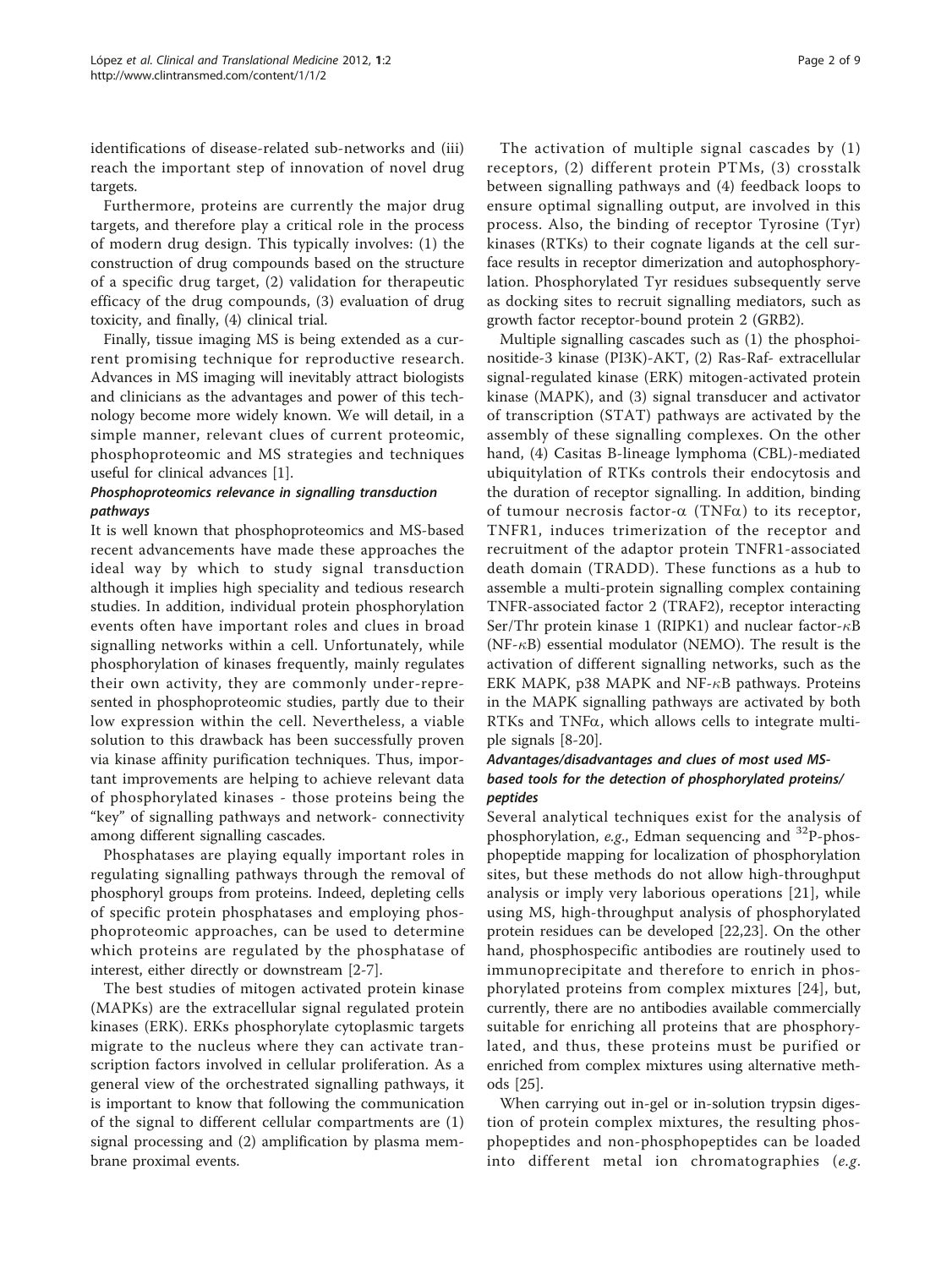Immobilized Metal ion Affinity Chromatography IMAC  $(Fe^{3})$ , and Titanium Dioxide TiO<sub>2</sub> [[26](#page-7-0)]) in order to enrich in phosphopeptides. The enriched solution can also be submitted into different reverse-phase chromatographies (e.g. Graphite powder [[27\]](#page-7-0), POROS R3) [[25\]](#page-7-0) in order to clean and desalt those phosphopeptides previously eluted. Moreover, all these types of chromatographies will reduce the suppression of phosphorylated peptides in the mass spectra.

Using IMAC (Fe<sup>3+</sup>) and also (TiO<sub>2</sub>) [\[26\]](#page-7-0), the negatively charged phosphopeptides are purified by their affinity to positively charged metal ions, but some of these methods suffer the problem of binding acidic, non-phosphorylated peptides. Ficarro and co-workers [[22](#page-7-0)], circumvented this problem on IMAC ( $Fe<sup>3+</sup>$ ) by converting acidic peptides to methyl esters but increasing the spectra complexity and requiring lyophilization of the sample, which causes adsorptive losses of especially phosphopeptides [[28\]](#page-7-0). Ficarro et al., were able to sequence hundreds of phosphopeptides from yeast, including Slt2p kinase, but the level of phosphorylated residues identified from kinases were low compared to the ones from phosphoproteins highly expressed within the cell. Fairly recently,  $TiO<sub>2</sub>$  chromatography using 2,5dihydroxybenzoic acid (DHB) was introduced as a pro-mising strategy by Larsen et al. [[26\]](#page-7-0),.  $TiO<sub>2</sub>/DHB$ resulted in higher specificity and yield as compared to IMAC (Fe<sup>3+</sup>) for the selective enrichment of phosphorylated peptides from model proteins (e.g. lactoglobulin bovine, casein bovine, etc).

Another important limitation concerning the phosphoenrichment methods is that mainly phosphopeptides from highly expressed proteins within cells can be purified, while the ones from phosphorylated proteins with low level expression (e.g. kinases) do not bind so well to those resins. This is due to the low proportion of this kind of proteins, or on the other hand, their available amount binds to metal ions although it is not sufficient to be detected by MS. The combination of Strong Cation Exchange Chromatography (SCX) with IMAC  $(Fe<sup>3+</sup>)$  has been proven on yeast, resulting in a huge number of phosphorylated residues identified (over 700, including Fus3p kinase) [[23](#page-7-0)]. Although more than 100 signalling proteins and functional phosphorylation sites were identified, including receptors, kinases and transcription factors, it was clear that only a fraction of the phosphoproteome was revealed [[23\]](#page-7-0).

It is evident that methodologies to enrich for phosphorylated residues from kinases should be improved. However, this is not straightforward for several reasons: (a) the low abundance of those signalling molecules within cells, and (b) the stress/stimulation time-duration, as only a small fraction of phosphorylated kinases are available at any given time as a result of a stimulus.

Also, the time adaptation over signalling pathways is a relevant and fast factor for kinases phosphorylation [\[29](#page-7-0)], and (c) the current phosphoenrichment methods, which are mainly successful to purify phosphopeptides from highly expressed proteins.

In a simple manner, we will detail the manual validation of the phospho-data (assignments of the phosphate group on specific amino acids) obtained in an MS experiment during CID (Collision Induced Dissociation) operations. When peptide ions are fragmented via CID, series of  $y$ - and  $b$ - ions are formed [\[30](#page-7-0),[31\]](#page-7-0). The peptide sequence is obtained by correlating mass difference between peaks in the y-ion series or between peaks in the b-ion series with amino acid residue masses. The CID fragmentation mainly occurs on the peptide backbone, and sequence information is obtained. In relation to phosphotyrosine residues, partial neutral loss is observed (HPO<sub>3</sub>, 80 m/z) in MS2 mode, and the phosphate group on tyrosine (Tyr) residues is more stable than on serine (Ser) and threonine (Thr) residues. Also, the phospho-finger-print characteristic of phosphotyrosine is the phosphotyrosine immonium ion  $(\sim 216$  Da) [[32,33\]](#page-7-0). Via MS3 mode, the ion originating from neutral loss (NL) of phosphoric acid  $(H_3PO_4)$  can be selected for further fragmentation. Then, the selected ion is automatically selected for further fragmentation after neutral loss fragmentation. Therefore, it is possible to add extra energy for the fragmentation of peptide backbone.

Nevertheless, the MS3 mode requires that the phosphorylation on Ser and Thr residues are labile and conventional fragmentation via CID commonly resulting in the partial NL of  $H_3PO_4$ , (98 m/z) in MS2 mode. This is due to the gas phase  $\beta$ -elimination of the phosphorester bond and thus, dehydroalanine (Ser ~69 Da) and dehydro-2-aminobutyric acid (Thr ~83 Da) are generated [\[32,33\]](#page-7-0).

In addition, as alternative phosphopeptide enrichment strategies, phosphopeptides can be de-protected and collected under acidic conditions and a variety of chemical methodologies have likewise appeared. BEMA  $(\beta$ -elimination/Michael addition), takes advantage of the ease of b-elimination of phosphorylated Ser and Thr residues at basic pH and the ability to subject the resulting dehydroalanine/methyl-dehydroalanine products to Michael addition with a desired tag for affinity purification [[34-36\]](#page-7-0). In addition, Calcium phosphate precipitation (CPP) has been proven to be a fast, economical, and simple enrichment technique [[37](#page-7-0)] in exchange for diminished specificity. Moreover, PhosphorAmidate Chemistry (PAC) is another important approach in which phosphopeptides are coupled to a solid-phase support such as an amino-derivatized dendrimer or controlled-pore glass derivatized with maleimide for selection [\[38,39\]](#page-7-0).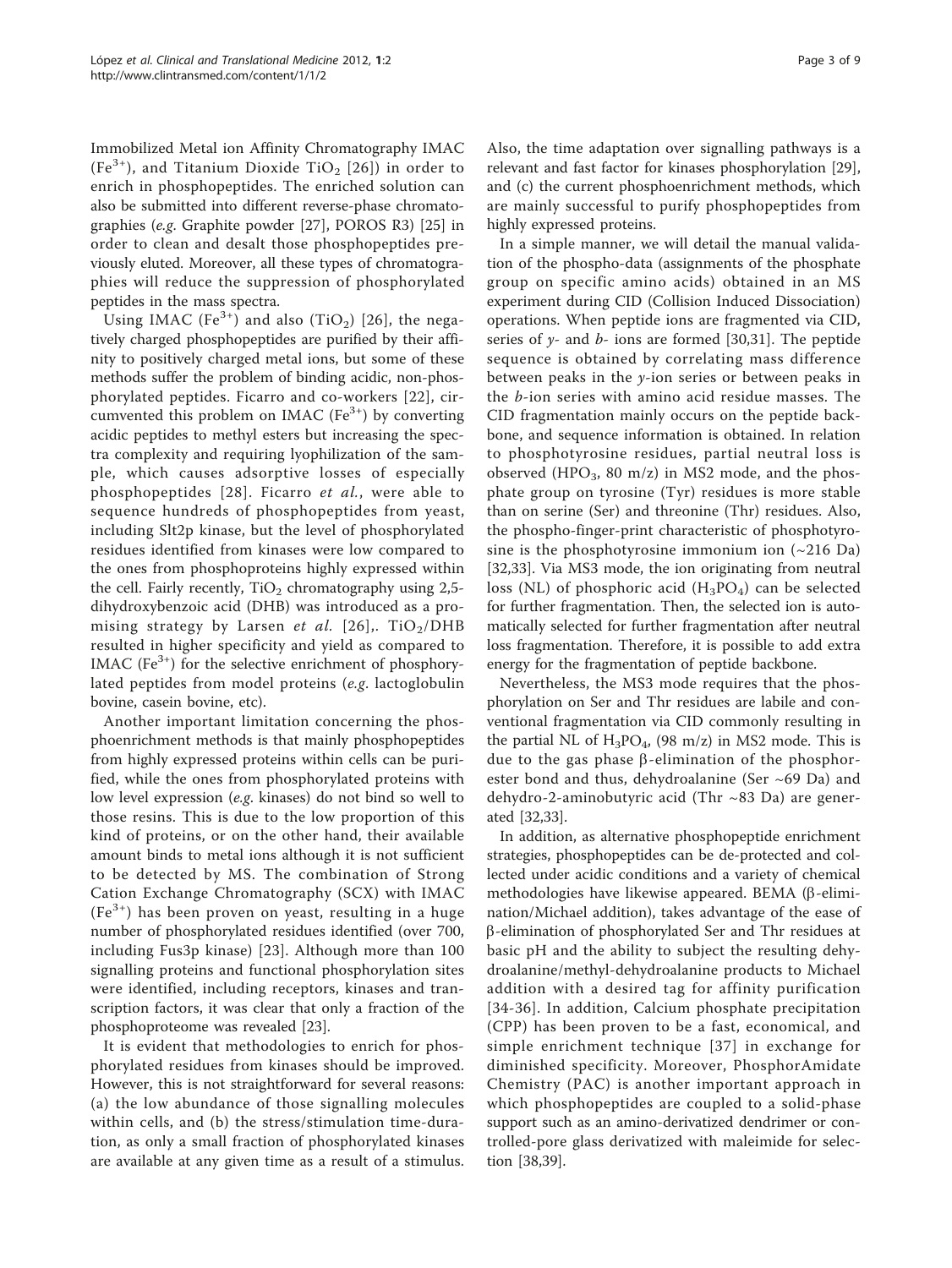## Tandem MS Methodology -basic issues useful for Phosphoproteomics via ElectroSpray Ionization (ESI)

It can be taken as a general rule, that during MS-based experiments, a phosphopeptide mixture is separated using capillary liquid chromatography (LC). A typical separation column is 25 to 100 microns in diameter and 5 to 30 cm in length. The eluent is concurrently introduced into the mass spectrometer via electrospray ionization (ESI). ESI is a process that generates multiply protonated gas-phase peptide cations. The mass-tocharge ratio  $(m/z)$  and intensity  $(I)$  of the intact peptide precursors are recorded by an initial MS scan - commonly referred to as a full scan MS. Then,  $m/z$  values for peaks (list of masses) with high intensity are automatically selected in order of decreasing abundance for sequencing by tandem MS (MS/MS). This process of precursor selection, dissociation, and fragment ion mass analysis is repetitively performed on analyte species as they elute from the LC column. Ideally, MS/MS interrogation of a phosphorylated peptide generates a series of fragment ions that differ in mass by a single amino acid, so that the peptide primary sequence and position of the phosphorylated modifications can be determined. This necessitates peptide bond cleavage that is not only specific to the peptide backbone, but is robust enough to elucidate differences in peptides whose primary amino acid sequence are the same, yet vary in the site of phosphorylation (e.g., positional isomers) [[40\]](#page-7-0)

The dominant NL peak in the fragmentation spectra of phosphopeptides obtained via traditional collisionally induced dissociation (CID) has received much attention [[41-43\]](#page-7-0). The NL peak can easily suppress sequence diagnostic ion peaks causing identification of the peptide to become extremely difficult and sometimes impossible.

Since the use of ion traps, currently, as the most common mass spectrometers of performing phosphoproteome analyses, there have been various attempts to combat this specific problem. Modified fragmentation regimes have been introduced, such as (a) NL triggered MS3 or (b) multistage activation (MSA), which alleviate the neutral loss issue. NL MS3 and MSA methods allow fragmenting of the NL peak of the precursor ion further, in order to generate more backbone cleavages. These "extra" generated backbone cleavages, then form more diagnostic sources for peptide sequencing [\[23,44](#page-7-0)-[46](#page-7-0)].

Alternatively, Electron transfer dissociation (ETD) and electron capture dissociation (ECD) have also shown great promise since the phosphate group remains attached during and after activation. Many detected phosphopeptides contain multiple Ser/Thr/Tyr (serine, threonine, and tyrosine) residues representing the likelihood that there is more than one possible location for the site of phosphorylation within the peptide. The abundant NL observed in low energy CID can hamper

the correct assignment of the phosphor-sites in such peptides. Thus, a concerted effort has been made to understand, in detail, the rules of phosphopeptide fragmentation [[47](#page-7-0)-[51](#page-7-0)]. Figures [1](#page-4-0) and [2](#page-5-0) illustrate the flowthrough to identify proteins via proteomics-MS, and different phosphoproteomic strategies to ensure high efficiency for clinical research study, respectively.

#### Discovering Biomarkers via OMICS Tools

MS-based proteomics technologies are capable of identifying hundreds to thousands of proteins in cells, tissues, and biofluids. Proteomics may, therefore, provide the opportunity to elucidate new biomarkers and pathways without a prior known association with a specific disease. However, important obstacles remain.

Additionally, improved biomarkers are of vital importance for cancer detection, diagnosis and prognosis. Significant advances in understanding the molecular basis of disease are being made in genomics, while proteomics will ultimately delineate the functional units of a cell: proteins and their intricate interaction networks and signalling pathways in health and disease. Much progress has been made to characterize thousands of proteins qualitatively and quantitatively in complex biological systems by use of multi-dimensional sample fractionation strategies, MS and protein micro-arrays. Comparative/quantitative analysis of high-quality clinical biospecimen (e.g., tissue and biofluids) of the human cancer proteome landscape can potentially reveal protein/peptide biomarkers responsible for this disease by means of their altered levels of expression, PTMs as well as different forms of protein variants. Despite technological advances in proteomics, major hurdles still exist at every step of the biomarker development pipeline [[52](#page-7-0)[-63](#page-8-0)].

The field of proteomics, in the post-genome era, incited great interest in the pursuit of protein/peptide biomarker discovery especially since MS demonstrated the capability of characterizing a large number of proteins and their PTMs in complex biological systems, in some instances even quantitatively. Technological advances, such as protein/antibody chips, depletion of multiple high abundance proteins by affinity columns, and affinity enrichment of targeted protein analytes, as well as multidimensional chromatographic fractionation, have all expanded the dynamic range of detection for low abundance proteins by several orders of magnitude in serum or plasma, making it possible to detect the more abundant disease-relevant proteins in these complex biological matrices [[63-71\]](#page-8-0). Nevertheless, plasma and cell-extract based discovery research studies aimed at identifying low abundance proteins (e.g. some kinases) are extremely difficult. Therefore, it is necessary to develop significant technological improvements related to identifying these low abundance, yet high biological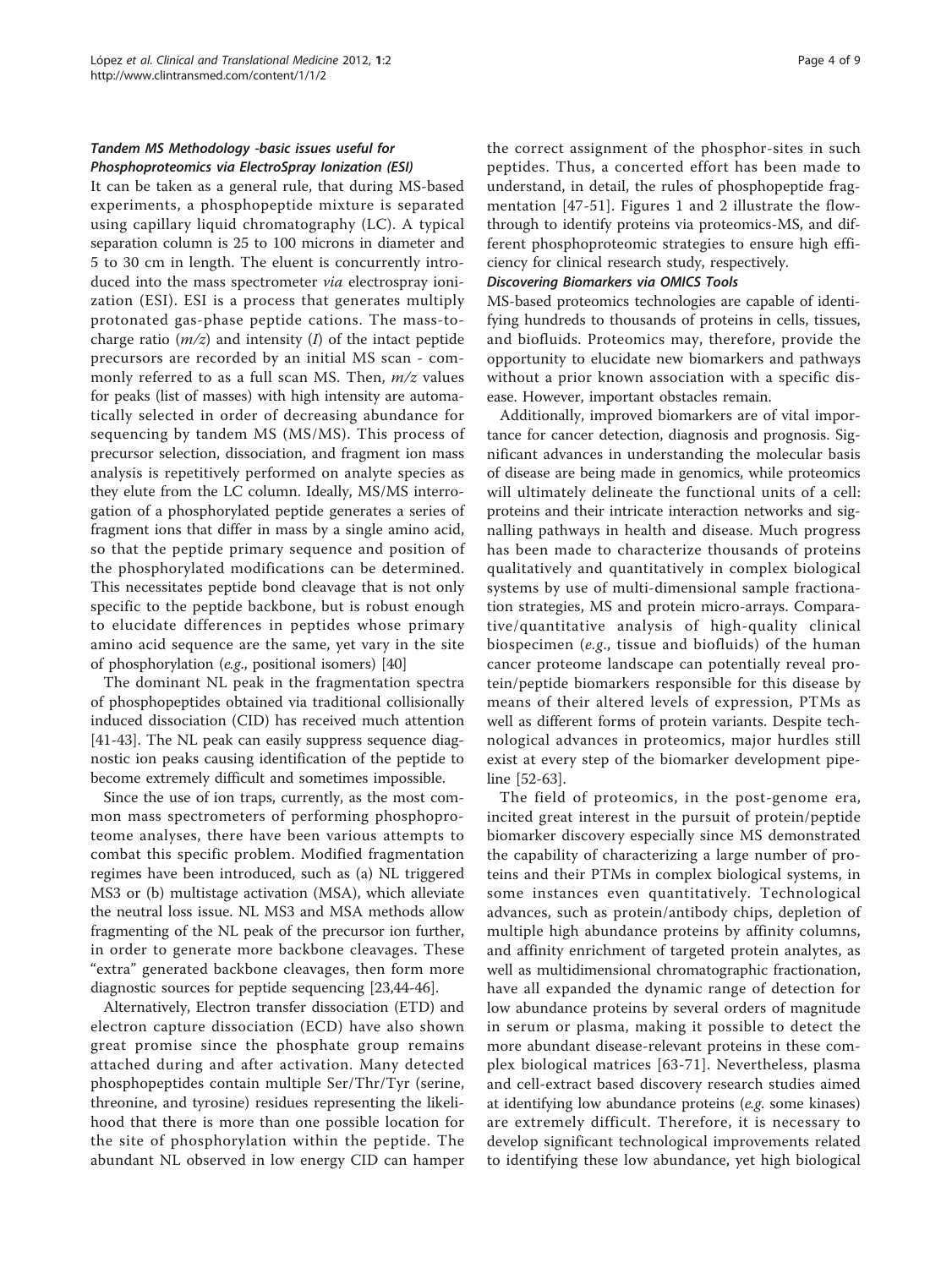<span id="page-4-0"></span>

allow the identification of the proteins using databases (e.g. Mascot Server).

impact molecules. Furthermore, if these protein kinases to be studied contain PTMs, it is important to know that spatial and temporal factors can decrease the efficiency of our study (e.g. many kinases are regulated by phosphorylation of the activation loop, which then directly reflects cellular kinase activity).

Moreover, proteomics has been widely applied in various areas of science, ranging from the deciphering of molecular pathogenesis of diseases, the characterization of novel drug targets, to the discovery of potential diagnostic and prognostic biomarkers, where technology is capable of identifying and quantifying proteins associated with a particular disease by means of their altered levels of expression [[72](#page-8-0)-[74\]](#page-8-0) and/or PTMs [\[75](#page-8-0)-[77](#page-8-0)] between the control and disease states (e.g., biomarker candidates). This type of comparative (semi-quantitative) analysis enables correlations to be drawn between the range of proteins, their variations and modifications produced by a cell, tissue and biofluids and the initiation, progression, therapeutic monitoring or remission of a disease state.

PTMs including phosphorylation, glycosylation, acetylation and oxidation, in particular, have been of great interest in this field as they have been demonstrated as being linked to disease pathology and are useful targets for therapeutics.

In addition to MS-based large-scale protein and peptide sequencing, other innovative approaches including self-assembling protein microarrays [\[78\]](#page-8-0) and bead-based flow cytometry [[79,80](#page-8-0)] to identify and quantify proteins and protein-protein interaction in a high throughput manner, have furthered our understanding of the molecular mechanisms involved in diseases.

## Utilities of Matrix-assisted laser desorption/ionization tissue imaging MS

Matrix-assisted laser desorption/ionization (MALDI) tissue imaging mass spectrometry is particularly promising among the numerous applications of mass spectrometry. It is used for testing and analyzing the spatial arrangement of a wide range of molecules including proteins, peptides, lipids, drugs and metabolites, directly in thin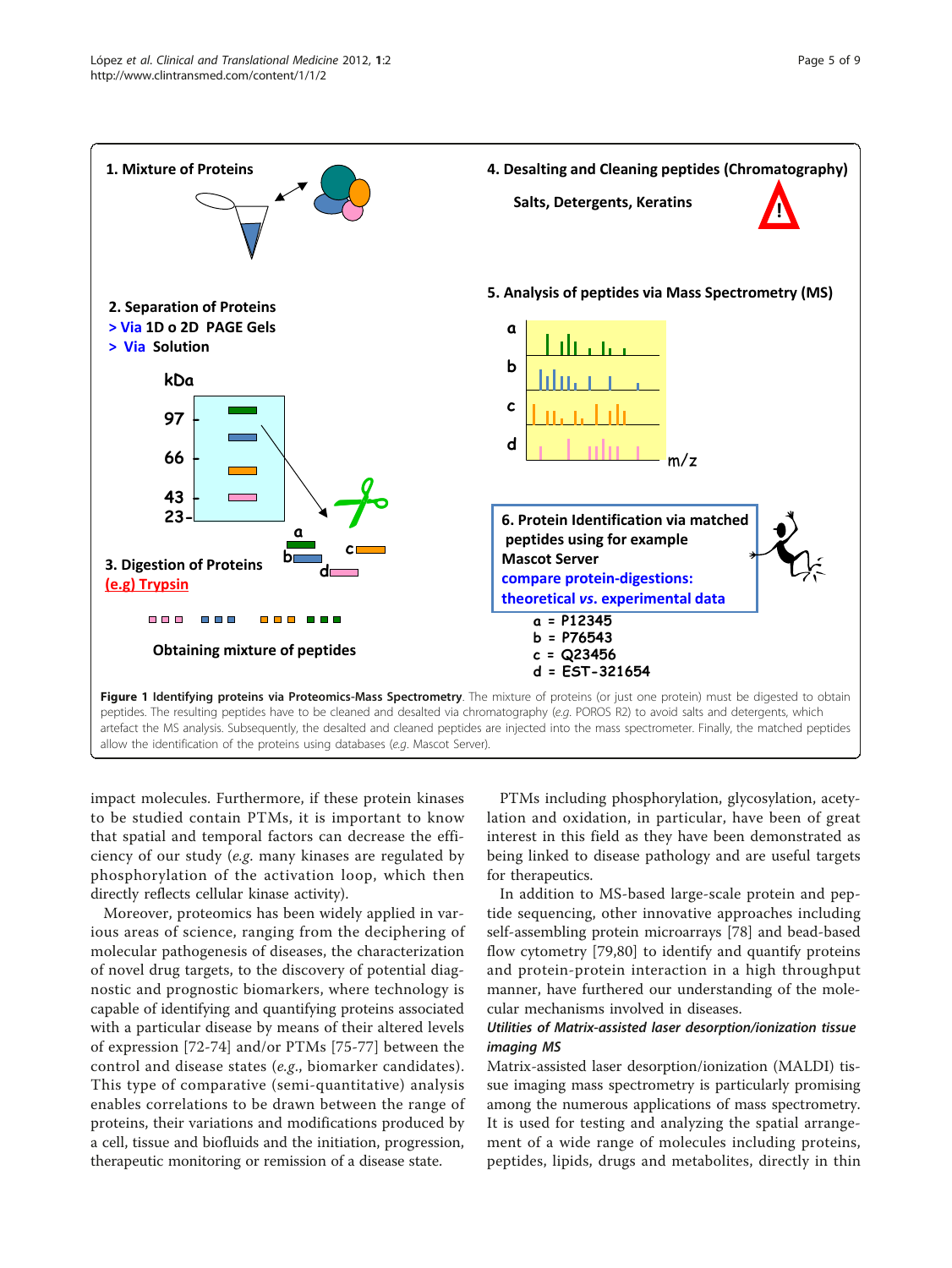<span id="page-5-0"></span>

slices of tissue. In the field of proteomics, the technology avoids tedious and time-consuming extraction and fractionation steps classically required for sample analysis. Furthermore, MALDI imaging MS is increasingly recognized as a powerful method for clinical proteomics, particularly in cancer research. This recent technology has particular potential for the discovery of new tissue biomarker candidates, for classification of tumors, early diagnosis or prognosis, elucidating pathogenesis pathways and therapy monitoring. Over recent years, MALDI imaging MS has been used for molecular profiling and imaging directly in male and female reproductive tissues.

In summary, the wealth of advances in MS imaging will inevitably attract experts in OMICS (e.g. genomics, proteomics, bioinformatics) and clinicians, as the advantages and power of this technology become more widely known. In addition, it is important to point out for efficient clinical studies, that the identification of protein biomarkers in easily accessible biological fluids has potential for the development of minimally invasive procedures for early diagnostics, but the analysis of body fluids such as plasma, serum and urine is complicated by their wide dynamic range of protein expression, the variation in their composition and their sensitivity to sample handling [\[81-83](#page-8-0)].

#### Concluding remarks and future needs

Phosphoproteomics is a branch of proteomics that identifies, catalogs, and characterizes proteins containing a phosphate group as a PTM. Furthermore, phosphoproteomics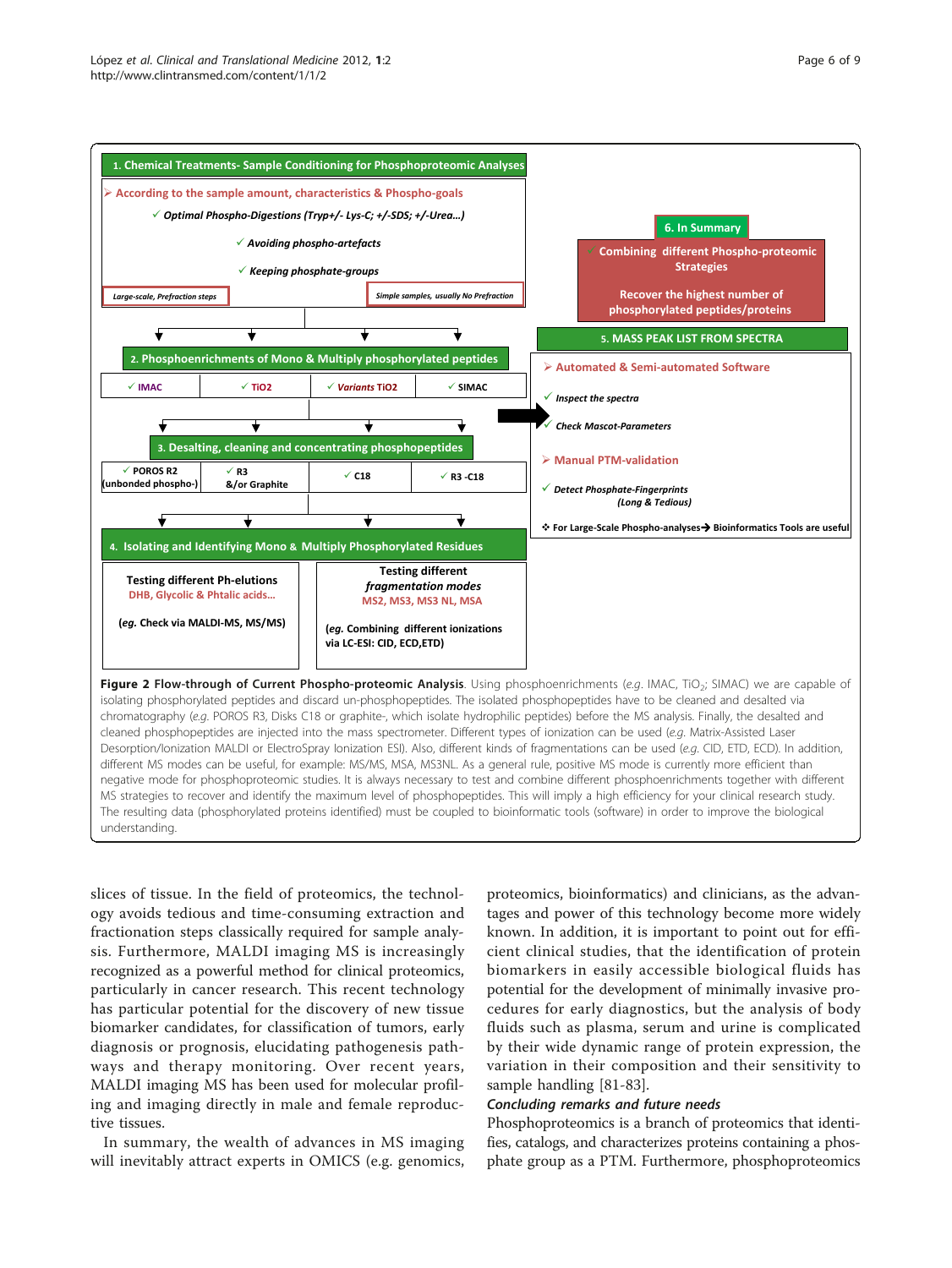<span id="page-6-0"></span>provides clues on which protein or pathway might be activated because a change in phosphorylation status almost always reflects a change in protein activity. Indeed, it can indicate which proteins might be potential drug targets as exemplified by the kinase inhibitor. While phosphoproteomics will greatly expand knowledge about the numbers and types of phosphoproteins, its greatest promise is the rapid analysis of entire phosphorylation based signalling networks. Nevertheless, methodologies to enrich for phosphorylated residues from kinases should be improved, especially due to their low abundance of those signalling molecules within cells.

To summarize, clinical proteomics-MS has come a long way in the past decade in terms of technology/platform development, protein chemistry, and together with bioinformatics and other OMICS tools to identify molecular signatures of diseases based on protein pathways and signalling cascades. Hence, there is great promise for disease diagnosis, prognosis, and prediction of therapeutic outcome on an individualized basis. In addition, imaging MS will have a major impact in reproductive research by opening new avenues to the understanding of various molecular mechanisms and the diagnosis of reproductive pathologies. However, and as a general rule, without correct study design, strategy and implementation of robust analytical methodologies, the efforts, efficiency and expectations to make biomarkers (especially phosphorylated kinases) a useful reality in the near future, can easily be hampered.

#### Author information

EL PhD Scientist, -Hospital Universitario 12 de Octubre-, was a recipient of a Postdoc fellowship "Ministerio de Ciencia e Innovacion de España". And coordinates a Multidisciplinary Project "Red de Hospitales Nacionales de España" for Clinical OMICS Research, -Hospital Universitario Infantil Niño Jesús-.

SRM and JLP are MD PhD and hold a tenured position at Hospital Universitario 12 de Octubre.

LM is Professor at Universidad Autónoma Medicina de Madrid, and holds a tenured position at Hospital Universitario Infantil Niño Jesús.

#### Acknowledgements

Special thanks for the support from the International Society for Translational Medicine [\(http://www.istmed.org](http://www.istmed.org)).

#### Author details

<sup>1</sup>Hospital Universitario Infantil Niño Jesús, Av. Menéndez Pelayo 65, 28009 Madrid, Spain <sup>2</sup>Hospital Universitario 12 de Octubre, Av. De Córdoba s/n, 28040 Madrid, Spain<sup>3</sup> Facultad de Medicina de la Universidad Autónoma de Madrid, C/del Arzobispo Morcillo, 428029, Spain

#### Authors' contributions

Authors EL SRM, JLP and LM carried out Clinical Proteomics-MS studies for this short-review, in order to develop future Clinical ProteomicPhosphoproteomic MS research studies and publish this article. All authors read and approved the final manuscript.

#### Competing interests

The authors declare that they have no competing interests.

Received: 23 February 2012 Accepted: 29 March 2012 Published: 29 March 2012

#### References

- 1. Lopez E, Wesselink JJ, Lopez I, Mendieta J, Gomez-Puertas P, Rodriguez-Muno S: [Technical Phosphoproteomic and Bioinformatic Tools useful in](http://www.ncbi.nlm.nih.gov/pubmed/21967744?dopt=Abstract) [Cancer Research.](http://www.ncbi.nlm.nih.gov/pubmed/21967744?dopt=Abstract) J Clin Bioinforma 2011, 1:26, doi:10.1186/2043-9113-1-26.
- 2. Dengjel J, Akimov V, Olsen JV, Bunkenborg J, Mann M, Blagoev B, Andersen JS: [Quantitative proteomic assessment of very early cellular](http://www.ncbi.nlm.nih.gov/pubmed/17450129?dopt=Abstract) [signalling events.](http://www.ncbi.nlm.nih.gov/pubmed/17450129?dopt=Abstract) Nat Biotechnol 2007, 25:566-568.
- 3. Kruger M, Kratchmarova I, Blagoev B, Tseng YH, Kahn CR, Mann M: [Dissection of the insulin signalling pathway via quantitative](http://www.ncbi.nlm.nih.gov/pubmed/18268350?dopt=Abstract) [phosphoproteomics.](http://www.ncbi.nlm.nih.gov/pubmed/18268350?dopt=Abstract) Proc Natl Acad Sci USA 2008, 105:2451-2456.
- 4. Pan C, Olsen JV, Daub H, Mann M: [Global effects of kinase inhibitors on](http://www.ncbi.nlm.nih.gov/pubmed/19651622?dopt=Abstract) [signalling networks revealed by quantitative phosphoproteomics.](http://www.ncbi.nlm.nih.gov/pubmed/19651622?dopt=Abstract) Mol Cell Proteomics 2009, 8(12):2796-808.
- 5. Daub H, Olsen JV, Bairlein M, Gnad F, Oppermann FS, Korner R, Greff Z, Keri G, Stemmann O, Mann M: [Kinase-selective enrichment enables](http://www.ncbi.nlm.nih.gov/pubmed/18691976?dopt=Abstract) [quantitative phosphoproteomics of the kinome across the cell cycle.](http://www.ncbi.nlm.nih.gov/pubmed/18691976?dopt=Abstract) Mol Cell 2008, 31:438-448.
- 6. Mertins P, Eberl HC, Renkawitz J, Olsen JV, Tremblay ML, Mann M, Ullrich A, Daub H: [Investigation of protein-tyrosine phosphatase 1B function by](http://www.ncbi.nlm.nih.gov/pubmed/18515860?dopt=Abstract) [quantitative proteomics.](http://www.ncbi.nlm.nih.gov/pubmed/18515860?dopt=Abstract) Mol Cell Proteomics 2008, 7:1763-1777.
- 7. Hilger M, Bonaldi T, Gnad F, Mann M: [Systems-wide analysis of a](http://www.ncbi.nlm.nih.gov/pubmed/19429919?dopt=Abstract) [phosphatase knock down by quantitative proteomics and](http://www.ncbi.nlm.nih.gov/pubmed/19429919?dopt=Abstract) [phosphoproteomics.](http://www.ncbi.nlm.nih.gov/pubmed/19429919?dopt=Abstract) Mol Cell Proteomics 2009, 8(8):1908-1920.
- 8. Dolado I, Nebreda AR: [AKT and oxidative stress team up to kill cancer](http://www.ncbi.nlm.nih.gov/pubmed/19061832?dopt=Abstract) [cells.](http://www.ncbi.nlm.nih.gov/pubmed/19061832?dopt=Abstract) Cancer Cell 2008, 14(6):427-429.
- 9. Malumbres M, Barbacid M: [To cycle or not to cycle: a critical decision in](http://www.ncbi.nlm.nih.gov/pubmed/11902577?dopt=Abstract) [cancer.](http://www.ncbi.nlm.nih.gov/pubmed/11902577?dopt=Abstract) Nat Rev Cancer 2001, 1(3):222-231.
- 10. Swat A, Dolado I, Rojas JM, Nebreda AR: [Cell density-dependent inhibition](http://www.ncbi.nlm.nih.gov/pubmed/19364817?dopt=Abstract) [of epidermal growth factor receptor signalling by p38alpha](http://www.ncbi.nlm.nih.gov/pubmed/19364817?dopt=Abstract) [mitogenactivated protein kinase via Sprouty2 downregulation.](http://www.ncbi.nlm.nih.gov/pubmed/19364817?dopt=Abstract) Mol Cell Biol 2009, 29(12):3332-3343.
- 11. Ventura JJ, Tenbaum S, Perdiguero E, Huth M, Guerra C, Barbacid M, Pasparakis M, Nebreda AR: [p38alpha MAP kinase is essential in lung stem](http://www.ncbi.nlm.nih.gov/pubmed/17468755?dopt=Abstract) [and progenitor cell proliferation and differentiation.](http://www.ncbi.nlm.nih.gov/pubmed/17468755?dopt=Abstract) Nat Genet 2007, 39(6):750-758.
- 12. Hulit J, Suyama K, Chung S, Keren R, Agiostratidou G, Shan W, Dong X, Williams TM, Lisanti MP, Knudsen K, Hazan RB: [N-cadherin signalling](http://www.ncbi.nlm.nih.gov/pubmed/17409417?dopt=Abstract) [potentiates mammary tumor metastasis via enhanced extracellular](http://www.ncbi.nlm.nih.gov/pubmed/17409417?dopt=Abstract) [signal-regulated kinase activation.](http://www.ncbi.nlm.nih.gov/pubmed/17409417?dopt=Abstract) Cancer Res 2007, 67(7):3106-3116.
- 13. Chen LL, Ji Y, Xu JF, Lu SH, Hou YY, Hou J, Sujie A, Zeng HY, Tan YS: [Focal](http://www.ncbi.nlm.nih.gov/pubmed/21429353?dopt=Abstract) [nodular hyperplasia of liver: a clinicopathologic study of 238 patients.](http://www.ncbi.nlm.nih.gov/pubmed/21429353?dopt=Abstract) Zhonghua Bing Li Xue Za Zhi 2011, 40(1):17-22, Chinese.
- 14. Moro L, Arbini AA, Marra E, Greco M: [Constitutive activation of MAPK/ERK](http://www.ncbi.nlm.nih.gov/pubmed/17143532?dopt=Abstract) [inhibits prostate cancer cell proliferation through upregulation of](http://www.ncbi.nlm.nih.gov/pubmed/17143532?dopt=Abstract) [BRCA2.](http://www.ncbi.nlm.nih.gov/pubmed/17143532?dopt=Abstract) Int J Oncol 2007, 30(1):217-224.
- 15. Zebisch A, Czernilofsky AP, Keri G, Smigelskaite J, Sill H, Troppmair J: [Signalling through RAS-RAF-MEK-ERK: from basics to bedside.](http://www.ncbi.nlm.nih.gov/pubmed/17346150?dopt=Abstract) Curr Med Chem 2007, 14(5):601-623.
- 16. Matsuura K, Nohno Y, Hijiya N, Uchida T, Tsukamoto Y, Moriyama M: [Extracellular signal-regulated protein kinase is activated in cervical](http://www.ncbi.nlm.nih.gov/pubmed/16792545?dopt=Abstract) [intraepithelial neoplasms but inactivated in invasive cervical carcinoma.](http://www.ncbi.nlm.nih.gov/pubmed/16792545?dopt=Abstract) Pathol Int 2006, 56(7):368-374.
- 17. Gerke V, Moss SE: [Annexins: from structure to function.](http://www.ncbi.nlm.nih.gov/pubmed/11917092?dopt=Abstract) Physiol Rev 2002, 82(2):331-371.
- 18. Alldridge LC, Harris HJ, Plevin R, Hannon R, Bryant CE: [The annexin protein](http://www.ncbi.nlm.nih.gov/pubmed/10608817?dopt=Abstract) [lipocortin 1 regulates the MAPK/ERK pathway.](http://www.ncbi.nlm.nih.gov/pubmed/10608817?dopt=Abstract) J Biol Chem 1999, 274(53):37620-37628.
- 19. Sudo T, Hidaka H: [Regulation of calcyclin \(S100A6\) binding by alternative](http://www.ncbi.nlm.nih.gov/pubmed/9497364?dopt=Abstract) [splicing in the N-terminal regulatory domain of annexin XI isoforms.](http://www.ncbi.nlm.nih.gov/pubmed/9497364?dopt=Abstract) J Biol Chem 1998, 273(11):6351-6357.
- 20. Araki R, Fukumura R, Fujimori A, Taya Y, Shiloh Y, Kurimasa A, Burma S, Li GC, Chen DJ, Sato K, Hoki Y, Tatsumi K, Abe M: [Enhanced](http://www.ncbi.nlm.nih.gov/pubmed/10446957?dopt=Abstract)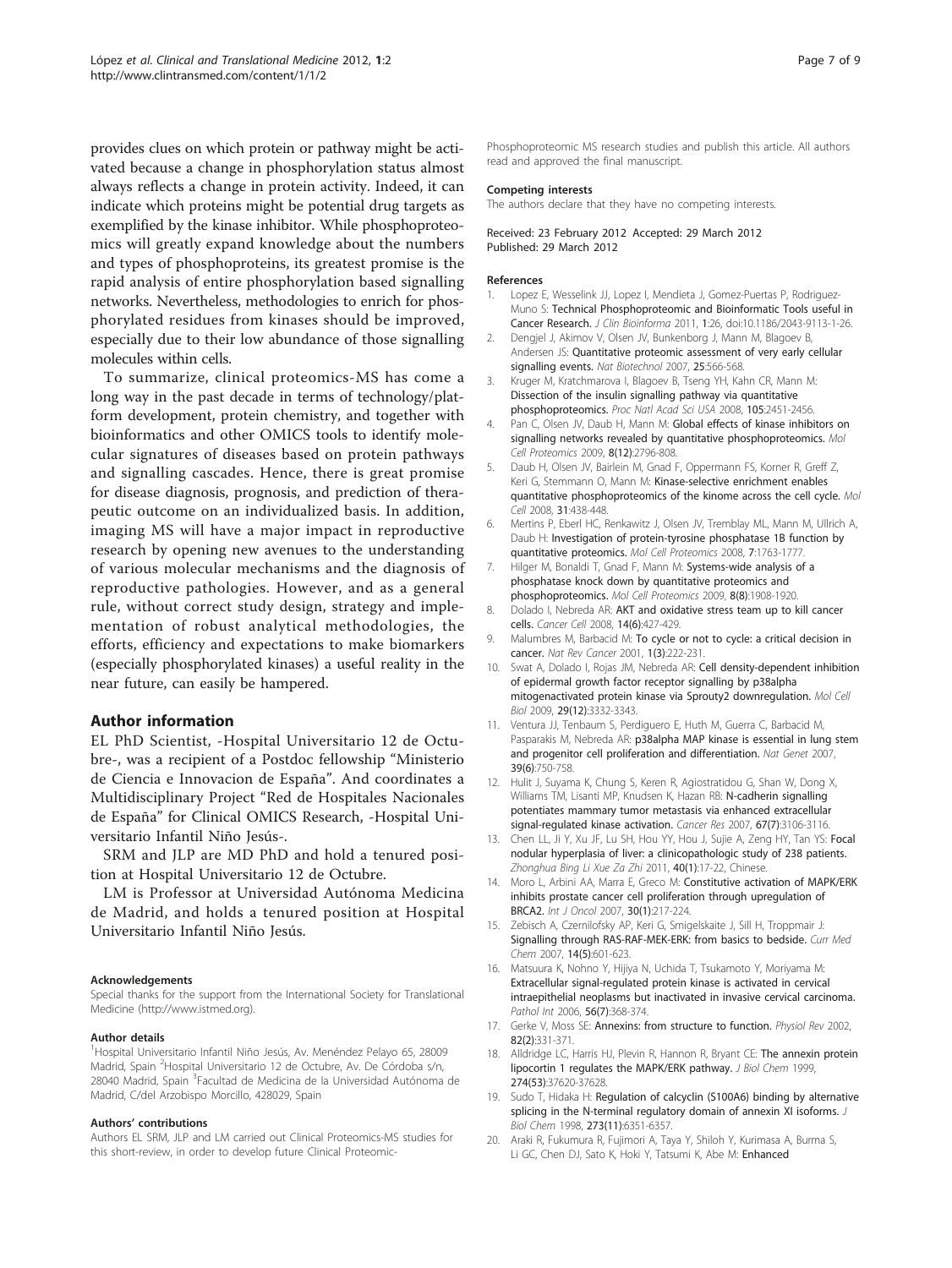<span id="page-7-0"></span>[phosphorylation of p53 serine 18 following DNA damage in](http://www.ncbi.nlm.nih.gov/pubmed/10446957?dopt=Abstract) [DNAdependent protein kinase catalytic subunit-deficient cells.](http://www.ncbi.nlm.nih.gov/pubmed/10446957?dopt=Abstract) Cancer Res 1999, 59(15):3543-3546.

- 21. McLachlin DT, Chait BT: [Analysis of phosphorylated proteins and peptides](http://www.ncbi.nlm.nih.gov/pubmed/11578935?dopt=Abstract) [by mass spectrometry.](http://www.ncbi.nlm.nih.gov/pubmed/11578935?dopt=Abstract) Curr Opin Chem Biol 2001, 5(5):591-602.
- 22. Ficarro SB, McCleland ML, Stukenberg PT, Burke DJ, Ross MM, Shabanowitz J, Hunt DF, White FM: [Phosphoproteome analysis by mass](http://www.ncbi.nlm.nih.gov/pubmed/11875433?dopt=Abstract) [spectrometry and its application to Saccharomyces cerevisiae.](http://www.ncbi.nlm.nih.gov/pubmed/11875433?dopt=Abstract) Nat Biotechnol 2002, 20(3):301-305.
- 23. Gruhler A, Olsen JV, Mohammed S, Mortensen P, Faergeman NJ, Mann M, Jensen ON: [Quantitative phosphoproteomics applied to the yeast](http://www.ncbi.nlm.nih.gov/pubmed/15665377?dopt=Abstract) [pheromone signalling pathway.](http://www.ncbi.nlm.nih.gov/pubmed/15665377?dopt=Abstract) Mol Cell Proteomics 2005, 4(3):310-327.
- 24. Pandey A, Fernandez MM, Steen H, Blagoev B, Nielsen MM, Roche S, Mann M, Lodish HF: [Identification of a novel immunoreceptor tyrosine](http://www.ncbi.nlm.nih.gov/pubmed/10993906?dopt=Abstract)[based activation motif-containing molecule, STAM2, by mass](http://www.ncbi.nlm.nih.gov/pubmed/10993906?dopt=Abstract) [spectrometry and its involvement in growth factor and cytokine](http://www.ncbi.nlm.nih.gov/pubmed/10993906?dopt=Abstract) [receptor signalling pathways.](http://www.ncbi.nlm.nih.gov/pubmed/10993906?dopt=Abstract) J Biol Chem 2000, 275(49):38633-38639.
- 25. Mann M, Ong SE, Gronborg M, Steen H, Jensen ON, Pandey A: [Analysis of](http://www.ncbi.nlm.nih.gov/pubmed/12007495?dopt=Abstract) [protein phosphorylation using mass spectrometry: deciphering the](http://www.ncbi.nlm.nih.gov/pubmed/12007495?dopt=Abstract) [phosphoproteome.](http://www.ncbi.nlm.nih.gov/pubmed/12007495?dopt=Abstract) Trends Biotechnol 2002, 20(6):261-268.
- 26. Larsen MR, Thingholm TE, Jensen ON, Roepstorff P, Jorgensen TJ: [Highly](http://www.ncbi.nlm.nih.gov/pubmed/15858219?dopt=Abstract) [selective enrichment of phosphorylated peptides from peptide mixtures](http://www.ncbi.nlm.nih.gov/pubmed/15858219?dopt=Abstract) [using titanium dioxide microcolumns.](http://www.ncbi.nlm.nih.gov/pubmed/15858219?dopt=Abstract) Mol Cell Proteomics 2005, 4(7):873-886, Epub 2005 Apr 27.
- 27. Larsen MR, Cordwell SJ, Roepstorff P: [Graphite powder as an alternative or](http://www.ncbi.nlm.nih.gov/pubmed/12362346?dopt=Abstract) [supplement to reversed-phase material for desalting and concentration](http://www.ncbi.nlm.nih.gov/pubmed/12362346?dopt=Abstract) [of peptide mixtures prior to matrix-assisted laser desorption/ionization](http://www.ncbi.nlm.nih.gov/pubmed/12362346?dopt=Abstract)[mass spectrometry.](http://www.ncbi.nlm.nih.gov/pubmed/12362346?dopt=Abstract) Proteomics 2002, 2(9):1277-1287.
- 28. Speicher K, Kolbas O, Harper S, Speicher DW: [Systemic analysis of peptide](http://www.ncbi.nlm.nih.gov/pubmed/19499040?dopt=Abstract) [recoveries from in gel digestion for protein identifications in proteome](http://www.ncbi.nlm.nih.gov/pubmed/19499040?dopt=Abstract) [studies.](http://www.ncbi.nlm.nih.gov/pubmed/19499040?dopt=Abstract) J Biomol Tech 2000, 11:74-86.
- 29. Martin H, Flandez M, Nombela C, Molina M: [Protein phosphatases in](http://www.ncbi.nlm.nih.gov/pubmed/16164545?dopt=Abstract) [MAPK signalling: we keep learning from yeast.](http://www.ncbi.nlm.nih.gov/pubmed/16164545?dopt=Abstract) Mol Microbiol 2005, 58(1):6-16.
- 30. Biemann K: [Contributions of mass spectrometry to peptide and protein](http://www.ncbi.nlm.nih.gov/pubmed/3072035?dopt=Abstract) [structure.](http://www.ncbi.nlm.nih.gov/pubmed/3072035?dopt=Abstract) Biomed Environ Mass Spectrom 1988, 16(1-12):99-111.
- 31. Roepstorff P, Fohlman J: [Proposal for a common nomenclature for](http://www.ncbi.nlm.nih.gov/pubmed/6525415?dopt=Abstract) [sequence ions in mass spectra of peptides.](http://www.ncbi.nlm.nih.gov/pubmed/6525415?dopt=Abstract) Biomed Mass Spectrom 1984, 11(11):601.
- 32. Steen H, Küster B, Mann M: [Quadrupole time-of-flight versus](http://www.ncbi.nlm.nih.gov/pubmed/11473401?dopt=Abstract) [triplequadrupole mass spectrometry for the determination of](http://www.ncbi.nlm.nih.gov/pubmed/11473401?dopt=Abstract) [phosphopeptides by precursor ion scanning.](http://www.ncbi.nlm.nih.gov/pubmed/11473401?dopt=Abstract) J Mass Spectrom 2001, 36(7):782-790.
- 33. Steen H, Mann M: [A new derivatization strategy for the analysis of](http://www.ncbi.nlm.nih.gov/pubmed/12216740?dopt=Abstract) [phosphopeptides by precursor ion scanning in positive ion mode.](http://www.ncbi.nlm.nih.gov/pubmed/12216740?dopt=Abstract) J Am Soc Mass Spectrom 2002, 13(8):996-1003.
- 34. McLachlin DT, Chait BT: [Improved beta-elimination-based affinity](http://www.ncbi.nlm.nih.gov/pubmed/14670042?dopt=Abstract) [purification strategy for enrichment of phosphopeptides.](http://www.ncbi.nlm.nih.gov/pubmed/14670042?dopt=Abstract) Anal Chem 2003, 75:6826-6836.
- 35. Poot AJ, Ruijter E, Nuijens T, Dirksen EH, Heck AJ, Slijper M, Rijkers DT, Liskamp RM: [Selective enrichment of Ser-/Thr-phosphorylated peptides](http://www.ncbi.nlm.nih.gov/pubmed/17163440?dopt=Abstract) [in the presence of Ser-/Thr-glycosylated peptides.](http://www.ncbi.nlm.nih.gov/pubmed/17163440?dopt=Abstract) Proteomics 2006, 6:6394-6399.
- 36. Arrigoni G, Resjo S, Levander F, Nilsson R, Degerman E, Quadroni M, Pinna LA, James P: [Chemical derivatization of phosphoserine and](http://www.ncbi.nlm.nih.gov/pubmed/16372258?dopt=Abstract) [phosphothreonine containing peptides to increase sensitivity for MALDI](http://www.ncbi.nlm.nih.gov/pubmed/16372258?dopt=Abstract)[based analysis and for selectivity of MS/MS analysis.](http://www.ncbi.nlm.nih.gov/pubmed/16372258?dopt=Abstract) Proteomics 2006, 6:757-766.
- 37. Xia Q, Cheng D, Duong DM, Gearing M, Lah JJ, Levey AI, Peng J: [Phosphoproteomic analysis of human brain by calcium phosphate](http://www.ncbi.nlm.nih.gov/pubmed/18510355?dopt=Abstract) [precipitation and mass spectrometry.](http://www.ncbi.nlm.nih.gov/pubmed/18510355?dopt=Abstract) J Proteome Res 2008, 7:2845-2851
- 38. Bodenmiller B, Mueller LN, Mueller M, Domon B, Aebersold R: [Reproducible](http://www.ncbi.nlm.nih.gov/pubmed/17293869?dopt=Abstract) [isolation of distinct, overlapping segments of the phosphoproteome.](http://www.ncbi.nlm.nih.gov/pubmed/17293869?dopt=Abstract) Nat Methods 2007, 4:231-237.
- 39. Tao WA, Wollscheid B, O'Brien R, Eng JK, Li XJ, Bodenmiller B, Watts JD, Hood L, Aebersold R: [Quantitative phosphoproteome analysis using a](http://www.ncbi.nlm.nih.gov/pubmed/16094384?dopt=Abstract) [dendrimer conjugation chemistry and tandem mass spectrometry.](http://www.ncbi.nlm.nih.gov/pubmed/16094384?dopt=Abstract) Nat Methods 2005, 2:591-598.
- 40. López E, López I, Sequí J, Ferreira A: [Discovering and validating unknown](http://www.ncbi.nlm.nih.gov/pubmed/21884634?dopt=Abstract) [phospho-sites from p38 and HuR protein kinases in vitro by](http://www.ncbi.nlm.nih.gov/pubmed/21884634?dopt=Abstract)

[Phosphoproteomic and Bioinformatic tools.](http://www.ncbi.nlm.nih.gov/pubmed/21884634?dopt=Abstract) J Clin Bioinforma 2011, 1(1):16.

- 41. Huddleston MJ, Annan RS, Bean MF, Carr SA: Selective detection of phosphopeptides in complex-mixtures by electrospray liquidchromatography mass-spectrometry. J Am Soc Mass Spectrom 1993, 4:710-717.
- 42. DeGnore JP, Qin J: [Fragmentation of phosphopeptides in an ion trap](http://www.ncbi.nlm.nih.gov/pubmed/9794085?dopt=Abstract) [mass spectrometer.](http://www.ncbi.nlm.nih.gov/pubmed/9794085?dopt=Abstract) J Am Soc Mass Spectrom 1998, 9:1175-1188.
- Boersema PJ, Mohammed S, Heck AJ: [Phosphopeptide fragmentation and](http://www.ncbi.nlm.nih.gov/pubmed/19504542?dopt=Abstract) [analysis by mass spectrometry.](http://www.ncbi.nlm.nih.gov/pubmed/19504542?dopt=Abstract) J Mass Spectrom 2009, 44:861-878.
- 44. Beausoleil SA, Jedrychowski M, Schwartz D, Elias JE, Villen J, Li JX, Cohn MA, Cantley LC, Gygi SP: [Large-scale characterization of HeLa cell nuclear](http://www.ncbi.nlm.nih.gov/pubmed/15302935?dopt=Abstract) [phosphoproteins.](http://www.ncbi.nlm.nih.gov/pubmed/15302935?dopt=Abstract) Proc Natl Acad Sci USA 2004, 101:12130-12135.
- 45. Benschop JJ, Mohammed S, O'Flaherty M, Heck AJR, Slijper M, Menke FLH: [Quantitative Phosphoproteomics of Early Elicitor Signalling in](http://www.ncbi.nlm.nih.gov/pubmed/17317660?dopt=Abstract) [Arabidopsis.](http://www.ncbi.nlm.nih.gov/pubmed/17317660?dopt=Abstract) Mol Cell Proteomics 2007, 6:1198-1214.
- 46. Schroeder MJ, Shabanowitz J, Schwartz JC, Hunt DF, Coon JJ: [A Neutral](http://www.ncbi.nlm.nih.gov/pubmed/15228329?dopt=Abstract) [Loss Activation Method for Improved Phosphopeptide Sequence](http://www.ncbi.nlm.nih.gov/pubmed/15228329?dopt=Abstract) [Analysis by Quadrupole Ion Trap Mass Spectrometry.](http://www.ncbi.nlm.nih.gov/pubmed/15228329?dopt=Abstract) Anal Chem 2004, 76:3590-3598.
- 47. López E, López I, Ferreira A, Sequí J: [Clinical and technical](http://www.ncbi.nlm.nih.gov/pubmed/21635771?dopt=Abstract) [phosphoproteomic research.](http://www.ncbi.nlm.nih.gov/pubmed/21635771?dopt=Abstract) Proteome Sci 2011, 9:27.
- 48. Molina H, Horn DM, Tang N, Mathivanan S, Pandey A: [Global proteomic](http://www.ncbi.nlm.nih.gov/pubmed/17287340?dopt=Abstract) [profiling of phosphopeptides using electron transfer dissociation](http://www.ncbi.nlm.nih.gov/pubmed/17287340?dopt=Abstract) [tandem mass spectrometry.](http://www.ncbi.nlm.nih.gov/pubmed/17287340?dopt=Abstract) Proc Natl Acad Sci USA 2007, 104:2199-2204.
- 49. Chi A, Huttenhower C, Geer LY, Coon JJ, Syka JEP, Bai DL, Shabanowitz J, Burke DJ, Troyanskaya OG, Hunt DF: [Analysis of phosphorylation sites on](http://www.ncbi.nlm.nih.gov/pubmed/17287358?dopt=Abstract) [proteins from Saccharomyces cerevisiae by electron transfer dissociation](http://www.ncbi.nlm.nih.gov/pubmed/17287358?dopt=Abstract) [\(ETD\) mass spectrometry.](http://www.ncbi.nlm.nih.gov/pubmed/17287358?dopt=Abstract) Proc Natl Acad Sci USA 2007, 104:2193-2198.
- 50. Mohammed S, Lorenzen K, Kerkhoven R, Breukelen Bv, Vannini A, Cramer P, Heck AJR: [Multiplexed Proteomics Mapping of Yeast RNA Polymerase II](http://www.ncbi.nlm.nih.gov/pubmed/18416563?dopt=Abstract) [and III Allows Near-Complete Sequence Coverage and Reveals Several](http://www.ncbi.nlm.nih.gov/pubmed/18416563?dopt=Abstract) [Novel Phosphorylation Sites.](http://www.ncbi.nlm.nih.gov/pubmed/18416563?dopt=Abstract) Anal Chem 2008, 80:3584-3592.
- 51. Sweet SMM, Bailey CM, Cunningham DL, Heath JK, Cooper HJ: [Large-scale](http://www.ncbi.nlm.nih.gov/pubmed/19131326?dopt=Abstract) [localization of protein phosphorylation by use of electron capture](http://www.ncbi.nlm.nih.gov/pubmed/19131326?dopt=Abstract) [dissociation mass spectrometry.](http://www.ncbi.nlm.nih.gov/pubmed/19131326?dopt=Abstract) Mol Cell Proteomics 2009, 8:904-912.
- 52. Hassanein M, Rahman JS, Chaurand P, Massion PP: [Advances in proteomic](http://www.ncbi.nlm.nih.gov/pubmed/21543799?dopt=Abstract) [strategies toward the early detection of lung cancer.](http://www.ncbi.nlm.nih.gov/pubmed/21543799?dopt=Abstract) Proc Am Thorac Soc 2011, 8(2):183-188.
- 53. Anderson L: [Candidate-based proteomics in the search for biomarkers of](http://www.ncbi.nlm.nih.gov/pubmed/15611012?dopt=Abstract) [cardiovascular disease.](http://www.ncbi.nlm.nih.gov/pubmed/15611012?dopt=Abstract) J Physiol 2005, 563:23-60.
- 54. Rifai N, Gillette MA, Carr SA: [Protein biomarker discovery and validation:](http://www.ncbi.nlm.nih.gov/pubmed/16900146?dopt=Abstract) [the long and uncertain path to clinical utility.](http://www.ncbi.nlm.nih.gov/pubmed/16900146?dopt=Abstract) Nat Biotechnol 2006, 24:971-983.
- 55. García-Foncillas J, Bandrés E, Zárate R, Remírez N: [Proteomic analysis in](http://www.ncbi.nlm.nih.gov/pubmed/16648100?dopt=Abstract) [cancer research: potential application in clinical use.](http://www.ncbi.nlm.nih.gov/pubmed/16648100?dopt=Abstract) Clin Transl Oncol 2006, 8:250-261.
- 56. Bouchal P, Roumeliotis T, Hrstka R, Nenutil R, Vojtesek B, Garbis SD: [Biomarker discovery in low-grade breast cancer using isobaric stable](http://www.ncbi.nlm.nih.gov/pubmed/19053527?dopt=Abstract) [isotope tags and two-dimensional liquid chromatography-tandem mass](http://www.ncbi.nlm.nih.gov/pubmed/19053527?dopt=Abstract) [spectrometry \(iTRAQ-2DLC-MS/MS\) based quantitative proteomic](http://www.ncbi.nlm.nih.gov/pubmed/19053527?dopt=Abstract) [analysis.](http://www.ncbi.nlm.nih.gov/pubmed/19053527?dopt=Abstract) J Proteome Res 2009, 8:362-373.
- 57. Wiener MC, Sachs JR, Deyanova EG, Yates NA: [Differential mass](http://www.ncbi.nlm.nih.gov/pubmed/15481957?dopt=Abstract) [spectrometry: a label-free LC-MS method for finding significant](http://www.ncbi.nlm.nih.gov/pubmed/15481957?dopt=Abstract) [differences in complex peptide and protein mixtures.](http://www.ncbi.nlm.nih.gov/pubmed/15481957?dopt=Abstract) Anal Chem 2004, 76:6085-6096.
- 58. Geiger T, Cox J, Ostasiewicz P, Wisniewski JR, Mann M: [Super-SILAC mix for](http://www.ncbi.nlm.nih.gov/pubmed/20364148?dopt=Abstract) [quantitative proteomics of human tumor tissue.](http://www.ncbi.nlm.nih.gov/pubmed/20364148?dopt=Abstract) Nat Methods 2010, 7:383-385.
- 59. Anderson L, Hunter CL: [Quantitative mass spectrometric multiple reaction](http://www.ncbi.nlm.nih.gov/pubmed/16332733?dopt=Abstract) [monitoring assays for major plasma proteins.](http://www.ncbi.nlm.nih.gov/pubmed/16332733?dopt=Abstract) Mol Cell Proteomics 2006, 5:573-588.
- 60. Wang H, Wong CH, Chin A, Kennedy J, Zhang Q, Hanash S: [Quantitative](http://www.ncbi.nlm.nih.gov/pubmed/19817497?dopt=Abstract) [serum proteomics using dual stable isotope coding and nano LC-MS/](http://www.ncbi.nlm.nih.gov/pubmed/19817497?dopt=Abstract) [MSMS.](http://www.ncbi.nlm.nih.gov/pubmed/19817497?dopt=Abstract) J Proteome Res 2009, 8:5412-5422.
- 61. Lee J, Soper SA, Murray KK: [Microfluidic chips for mass spectrometry](http://www.ncbi.nlm.nih.gov/pubmed/19373851?dopt=Abstract)[based proteomics.](http://www.ncbi.nlm.nih.gov/pubmed/19373851?dopt=Abstract) J Mass Spectrom 2009, 44:579-593.
- 62. Pierobon M, Calvert V, Belluco C, Garaci E, Deng J, Lise M, Nitti D, Mammano E, De Marchi F, Liotta L, Petricoin E: [Multiplexed cell signalling](http://www.ncbi.nlm.nih.gov/pubmed/19739273?dopt=Abstract) [analysis of metastatic and nonmetastatic colorectal cancer reveals](http://www.ncbi.nlm.nih.gov/pubmed/19739273?dopt=Abstract)